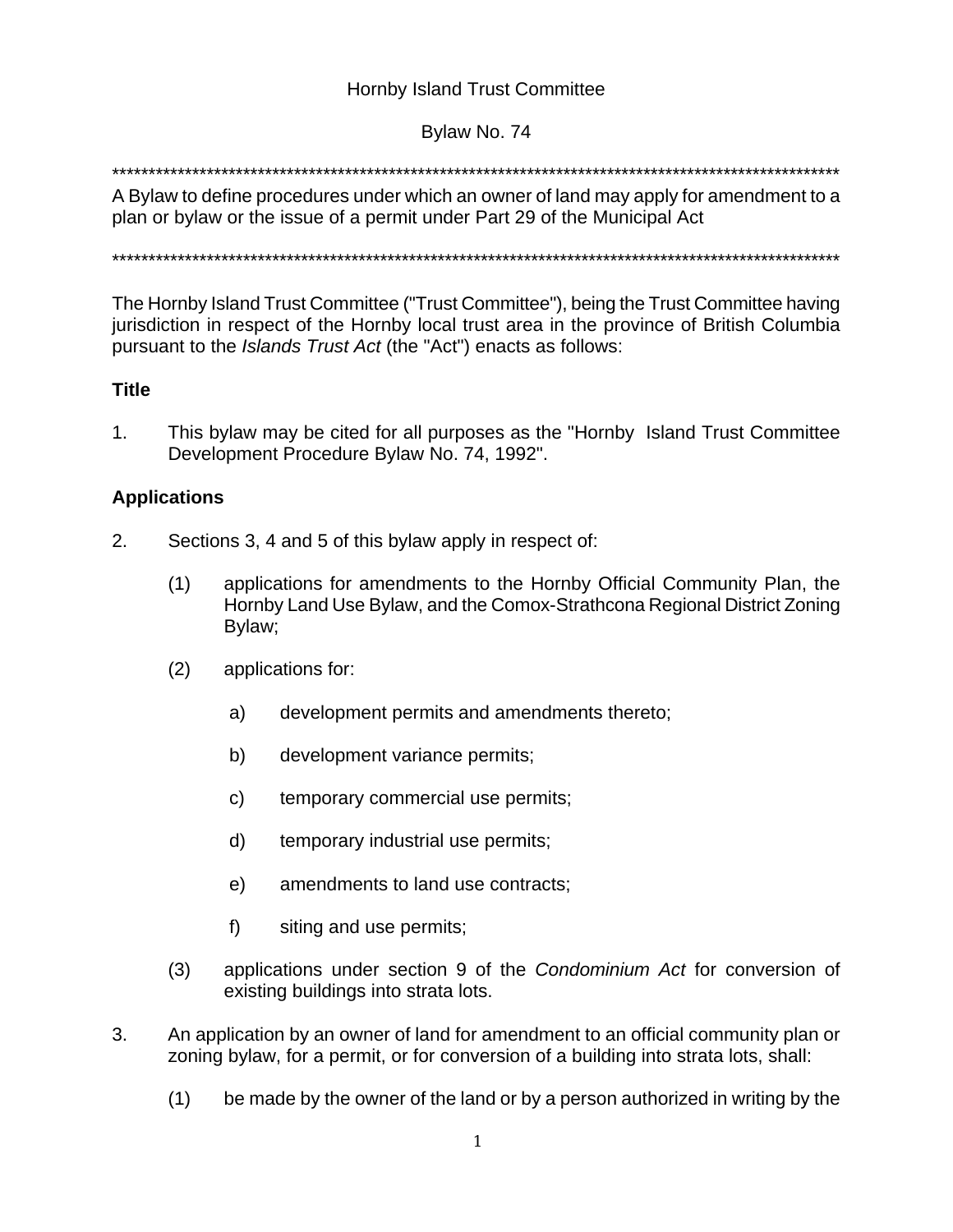owner;

- (2) be submitted to the Islands Trust office in the appropriate form established by the Islands Trust, as may be varied from time to time.
- (3) contain all the information required by the applicable form.
- 4. An application or substantially similar application may not be submitted in respect of the same development less than one year from the date of refusal of a previous application or in the case of an application for conversion of a building into strata lots less than one year from the date of refusal of a previous application, unless the Trust Committee has agreed to such reconsideration.
- 5. The Trust Committee may, on receipt of an application to amend a plan or bylaw, resolve to proceed with an amendment bylaw or resolve not to proceed with the application. The Trust Committee may, on receipt of a permit application, resolve to proceed with or resolve not to proceed with the permit.
- 6. The Trust Committee may initiate an amendment to a plan or bylaw without first receiving an application to amend.

## **Fees**

7. Where an application is submitted for amendment to a plan or bylaw or for a permit, the applicant shall pay to the Islands Trust the fee set out in the Fees and Charges Bylaw that applies to the type of amendment or permit for which application is made.

# **Notification**

- 8. Where an application is made for a development variance permit, temporary commercial use permit or temporary industrial use permit, notice shall be mailed or otherwise delivered by the Trust Committee at least 10 days before adoption of a resolution to issue the permit. Such notification shall be sent to owners and tenants in occupation of that part of the area of the land that is the subject of the application and to the owner and tenants in occupation of all parcels, any part of which is within 100 metres of that part of the area of the land that is the subject of the application.
- 9. Where a public hearing is to be held under section 956(1) of the *Municipal Act*, and the proposed bylaw alters the permitted use or density of any area, and where less than 10 parcels owned by less than 10 persons are the subject of the bylaw alteration, a notice shall be mailed or otherwise delivered by the Trust Committee. Such notification shall be sent to owners and tenants in occupation of that part of the area of the land that is the subject of the bylaw alteration and to the owners and tenants in occupation of all parcels, any part of which is within 100 metres of that part of the area of the land that is subject to the bylaw alteration.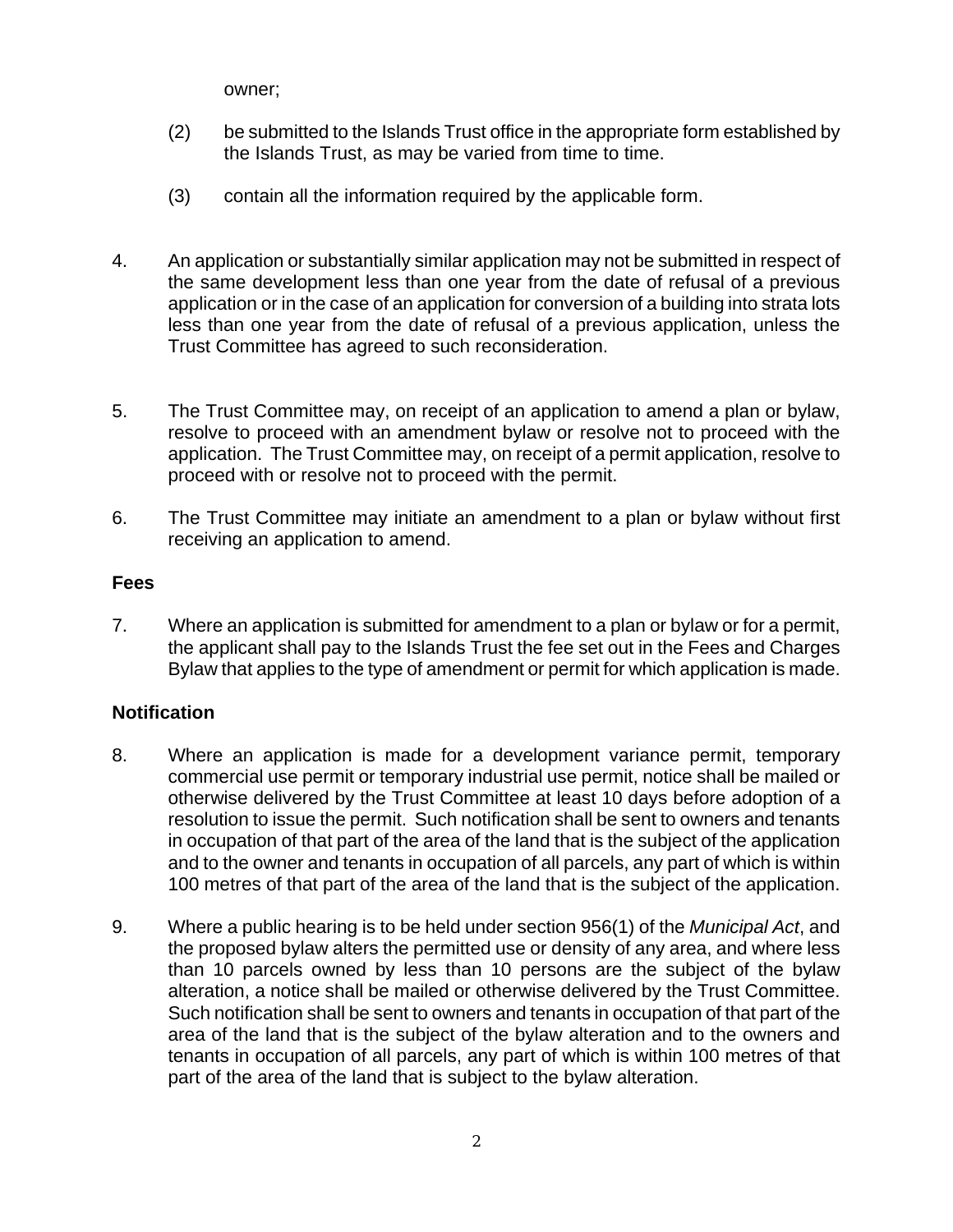- 10. Where the Trust Committee waives the holding of a public hearing in respect of a proposed bylaw that does not alter the permitted use or density of any area, and where less than 10 parcels owned by less than 10 persons are the subject of the bylaw alteration, a notice shall be mailed or otherwise delivered by the Trust Committee to the owners and tenants in occupation of that part of the area of the land that is subject to the bylaw alteration and to the owners and tenants in occupation of all parcels, any part of which is within 100 metres of that part of the area of the land that is subject to the bylaw alteration.
- 11. Where an application is made for the conversion of an existing building into strata lots, notice shall be given to all occupants of the building by the application.

### **Repeal**

12. Section 2(1) to 2(3) and Section 4(1) to 4(5) of Hornby Island Trust Committee Bylaw No. 49, being the "Hornby Trust Committee Procedure Bylaw No. 49, 1990" are repealed.

### **Severability**

13. If any section of lesser portion of this bylaw is held invalid by a Court of competent jurisdiction, the invalid portion shall be severed form the bylaw without affecting the validity of the remainder.

| READ A FIRST TIME this 24th day of                            | June | ,1996  |
|---------------------------------------------------------------|------|--------|
| READ A SECOND TIME this 24th day of                           | June | . 1996 |
| READ A THIRD TIME this 24th day of                            | June | . 1996 |
| APPROVED BY THE EXECUTIVE COMMITTEE OF THE ISLANDS TRUST this |      |        |

17th day of July , 1996

RECONSIDERED AND FINALLY ADOPTED this 28th day of August, 1996

\_\_\_\_\_\_\_\_\_\_\_\_\_\_\_\_\_\_\_\_\_\_\_\_\_\_\_\_ \_\_\_\_\_\_\_\_\_\_\_\_\_\_\_\_\_\_\_\_\_\_\_\_\_\_\_\_

Secretary **Chairperson** 

### **Schedules**

3